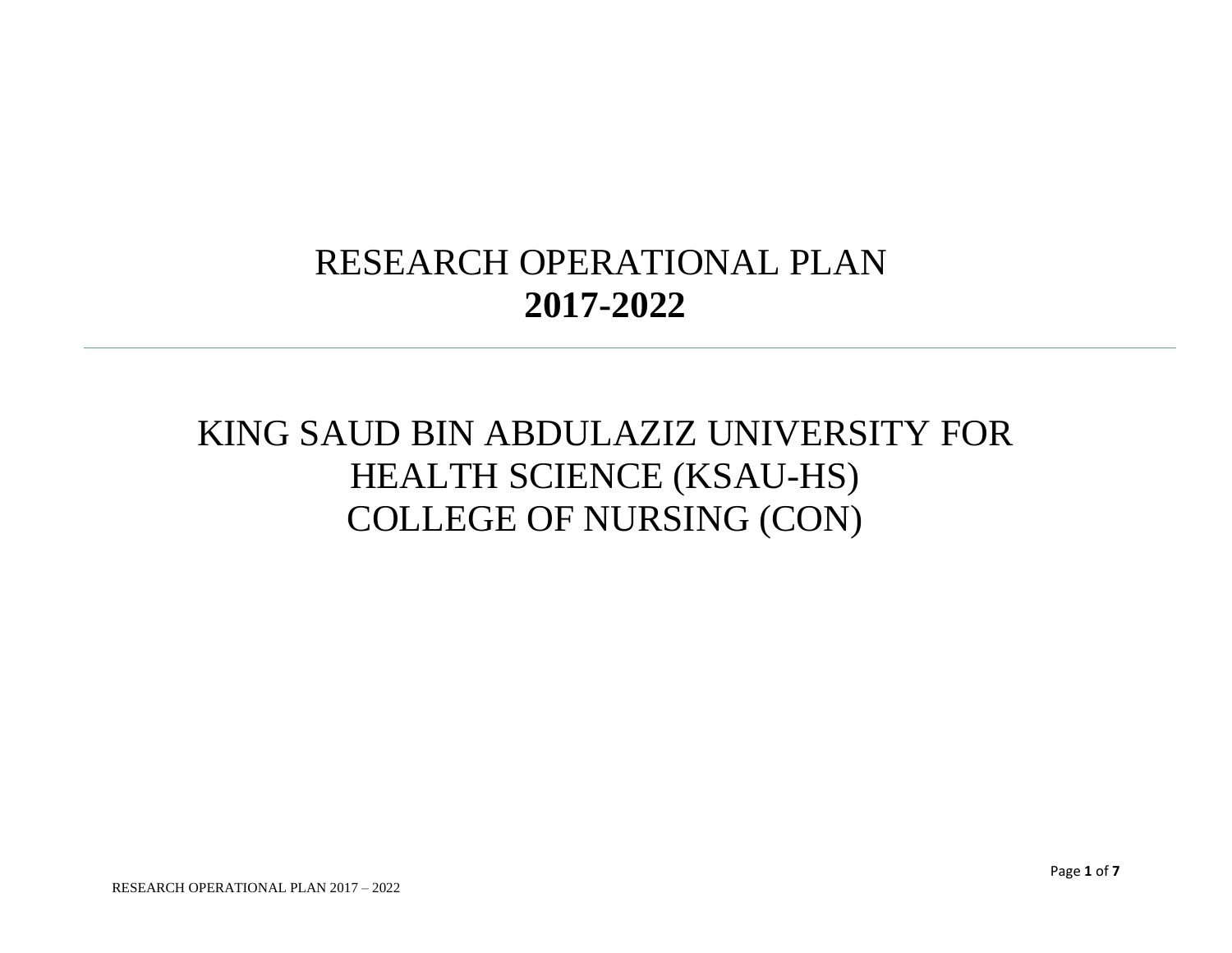| Objective                                                                                                                                               | <b>Project initiatives</b>                                                                                                                       | <b>Actions</b>                                                                                                                                                                            | <b>Requirements</b><br>resources/Supporting                                                                                                                                                                                                                                                                                         | <b>Primary responsible</b>     | <b>KPI</b>                                                                                                                                                                                    | <b>KPI</b><br>target | <b>Completion</b><br>date    |
|---------------------------------------------------------------------------------------------------------------------------------------------------------|--------------------------------------------------------------------------------------------------------------------------------------------------|-------------------------------------------------------------------------------------------------------------------------------------------------------------------------------------------|-------------------------------------------------------------------------------------------------------------------------------------------------------------------------------------------------------------------------------------------------------------------------------------------------------------------------------------|--------------------------------|-----------------------------------------------------------------------------------------------------------------------------------------------------------------------------------------------|----------------------|------------------------------|
| Align the<br>1.<br>college of<br>Nursing<br>research<br>mission,<br>strategic<br>goals, and<br>policies<br>and<br>procedure<br>s with the<br>University | Maintain and<br>foster the<br>orientation<br>program about<br><b>Research Center</b><br>bylaws, policies<br>and opportunities<br>Address<br>$1-$ | 1. Provide an<br>orientation<br>program for<br>faculty and staff<br>in collaboration<br>with KAIMRC.<br>Encourage faculty<br>1.                                                           | Orientation program package<br>$\bullet$<br>that includes:<br>PowerPoint presentation.<br>$\bullet$<br>Brochures.<br>$\bullet$<br>Handouts<br>$\bullet$<br>Roll outs<br>$\bullet$<br>Research Unit members<br>$\bullet$<br>Information technology.<br>$\bullet$<br>Public relations<br>$\bullet$<br>Guidelines for the<br>$\bullet$ | Research Unit<br>Research Unit | Percentage of faculty<br>who attend<br>orientation sessions.<br>Number of research                                                                                                            | 100%<br>$1-2$ per    | AY 2018-<br>2019<br>AY 2018- |
|                                                                                                                                                         | national<br>research<br>priorities                                                                                                               | to conduct<br>research in the<br>priority areas by<br>the formulation of<br>research groups.<br>Disseminate<br>2.<br>information<br>regarding the<br>national research<br>priority areas. | formulation and functioning<br>of the research groups.<br>Agreement with KAIMRC to<br>be part of the priority<br>research area groups.<br><b>KAIMRC</b><br>$\bullet$<br><b>MNGHA</b><br>$\bullet$                                                                                                                                   | Interested faculty.            | related to the<br>National Research<br>priorities                                                                                                                                             | year                 | 2019                         |
|                                                                                                                                                         | $2 -$<br>Encourage<br>faculty to<br>publish<br>especially in<br>high impact<br>factor<br>Journals                                                | Identify high<br>1.<br>impact factor<br>nursing journals<br>and orientate<br>faculty on this.<br>2.<br>Develop<br>guidelines on how<br>to identify                                        | list high impact factor journal<br>$\bullet$<br>Guidelines for identifying<br>$\bullet$<br>predatory publications are<br>available.<br>The Dean's annual award for<br>$\bullet$<br>faculty who publish in high<br>impact factor journals.<br>Research Unit members.<br>$\bullet$<br>Dean's office<br>$\bullet$                      | Research Unit                  | Percentage of<br>$\bullet$<br>faculty published<br>in journals with<br>high an impact<br>factor.<br>Proportion of full<br>$\bullet$<br>time members of<br>teaching staff<br>with at least one | 50%<br>0.5:1         | AY 2018-<br>2019             |

## **Goal #2 Strengthen Nursing Research and Scholarly Activities That are Nationally Relevant and Internationally Competitive**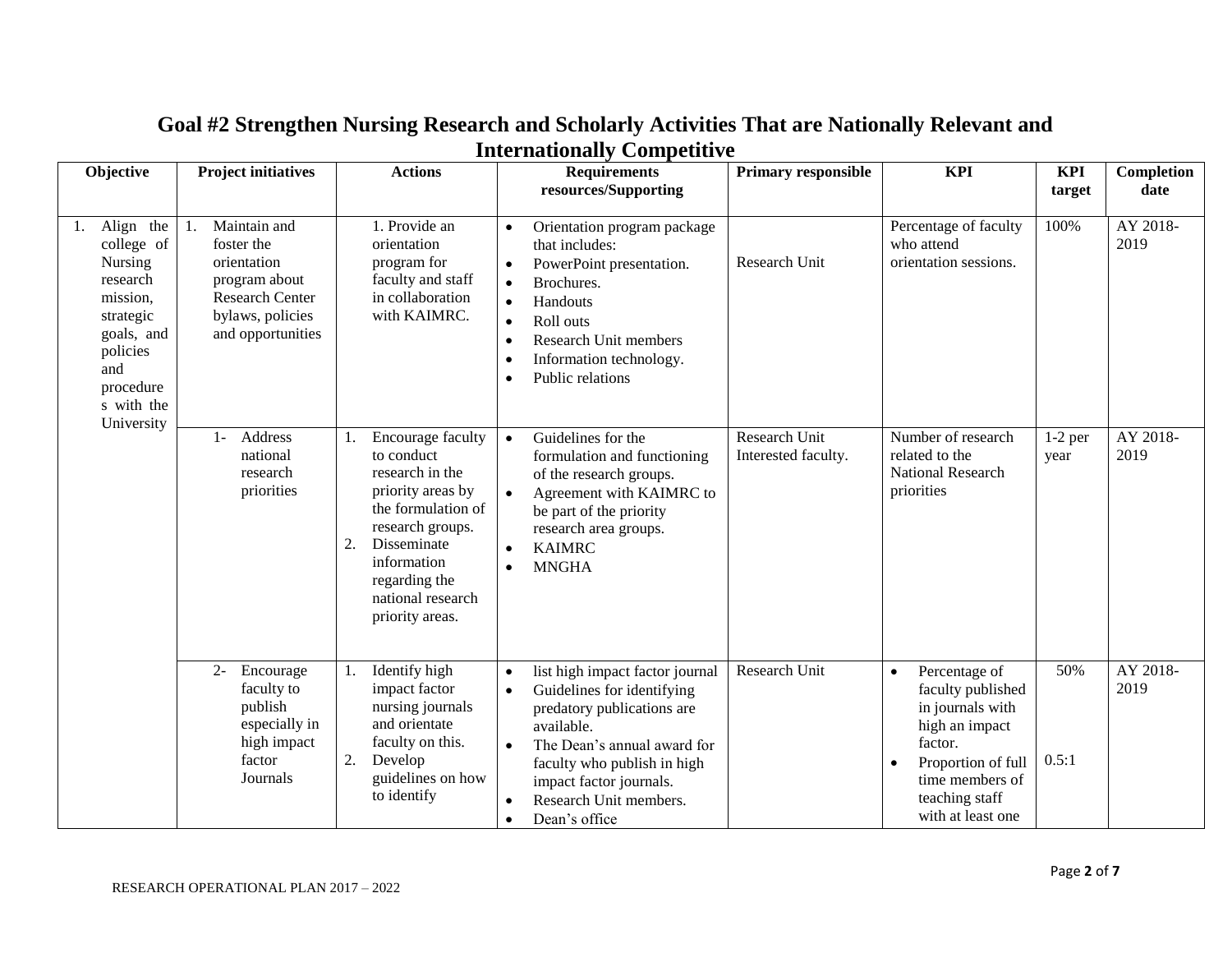| Objective                                                             | <b>Project initiatives</b>                                                                                              | <b>Actions</b>                                                                                                                                                                                                                                     | <b>Requirements</b>                                                                                                                                                                                                                                                                                | <b>Primary responsible</b> | <b>KPI</b>                                                                                                                                                                                                                         | <b>KPI</b>        | Completion                          |
|-----------------------------------------------------------------------|-------------------------------------------------------------------------------------------------------------------------|----------------------------------------------------------------------------------------------------------------------------------------------------------------------------------------------------------------------------------------------------|----------------------------------------------------------------------------------------------------------------------------------------------------------------------------------------------------------------------------------------------------------------------------------------------------|----------------------------|------------------------------------------------------------------------------------------------------------------------------------------------------------------------------------------------------------------------------------|-------------------|-------------------------------------|
|                                                                       |                                                                                                                         |                                                                                                                                                                                                                                                    | resources/Supporting                                                                                                                                                                                                                                                                               |                            |                                                                                                                                                                                                                                    | target            | date                                |
|                                                                       |                                                                                                                         | predatory<br>journals.<br>Establish a yearly<br>3.<br>Dean's award for<br>faculty who<br>publish in high<br>impact factor<br>journal.                                                                                                              |                                                                                                                                                                                                                                                                                                    |                            | refereed<br>publication<br>during the<br>previous<br>academic year.<br>10.4 Number of<br>$\bullet$<br>papers or reports<br>presented at<br>academic<br>conferences<br>during the last<br>academic year.                            | 3 per<br>year     |                                     |
| Provide<br>2.<br>research<br>support to<br>faculty<br>and<br>students | Enhance<br>$\mathbf{1}$<br>utilization<br>of<br>research<br>supportive<br>resources<br>by<br>students<br>and<br>faculty | Identify and orient<br>faculty and staff<br>available<br>on<br>resources.<br>2.<br>Facilitate<br>the<br>access to available<br>resources.<br>Maintain<br>and<br>3.<br>foster professional<br>leave for faculty to<br>their<br>present<br>research. | bases and<br>literature<br>Data<br>$\bullet$<br>required are available in the<br>library.<br>Orientation<br>$\bullet$<br>package<br>regarding available resources.<br>List of available resources<br>$\bullet$<br>including software, data bases<br>and laboratories.                              | Research Unit              | of<br>Percentage<br>$\bullet$<br>Utilization<br>of<br>research<br>supportive<br>resources.<br>Percentage<br>of<br>$\bullet$<br>faculty supported<br>to present their<br>work per year.                                             | 70%<br>80%        | $\overline{AY}$<br>$2018-$<br>2019  |
|                                                                       | Maintain<br>2.<br>for<br>mentorship<br>students<br>and<br>junior faculty in<br>research.                                | 4.<br>Encourage faculty<br>to include students<br>and junior staff in<br>their<br>research<br>projects.<br>Develop<br>5.<br>mentorship<br>programs<br>to<br>provide support<br>and mentorship to                                                   | Mentorship program.<br>$\bullet$<br>Satisfaction survey tool.<br>$\bullet$<br>Student Research data base.<br>$\bullet$<br>Faculty research data base.<br>$\bullet$<br>IT<br>$\bullet$<br>Library<br>$\bullet$<br><b>KAIMRC</b><br>$\bullet$<br><b>Quality Unit</b><br>$\bullet$<br>IT<br>$\bullet$ | Research Unit              | Satisfaction<br>of<br>$\bullet$<br>students<br>and<br>junior faculty on<br>mentorship<br>program.<br>Percentage<br>of<br>$\bullet$<br>faculty<br>junior<br>involved<br>in<br>research projects<br>of<br>Percentage<br>postgraduate | 90%<br>50%<br>90% | $\overline{AY}$<br>$2020 -$<br>2021 |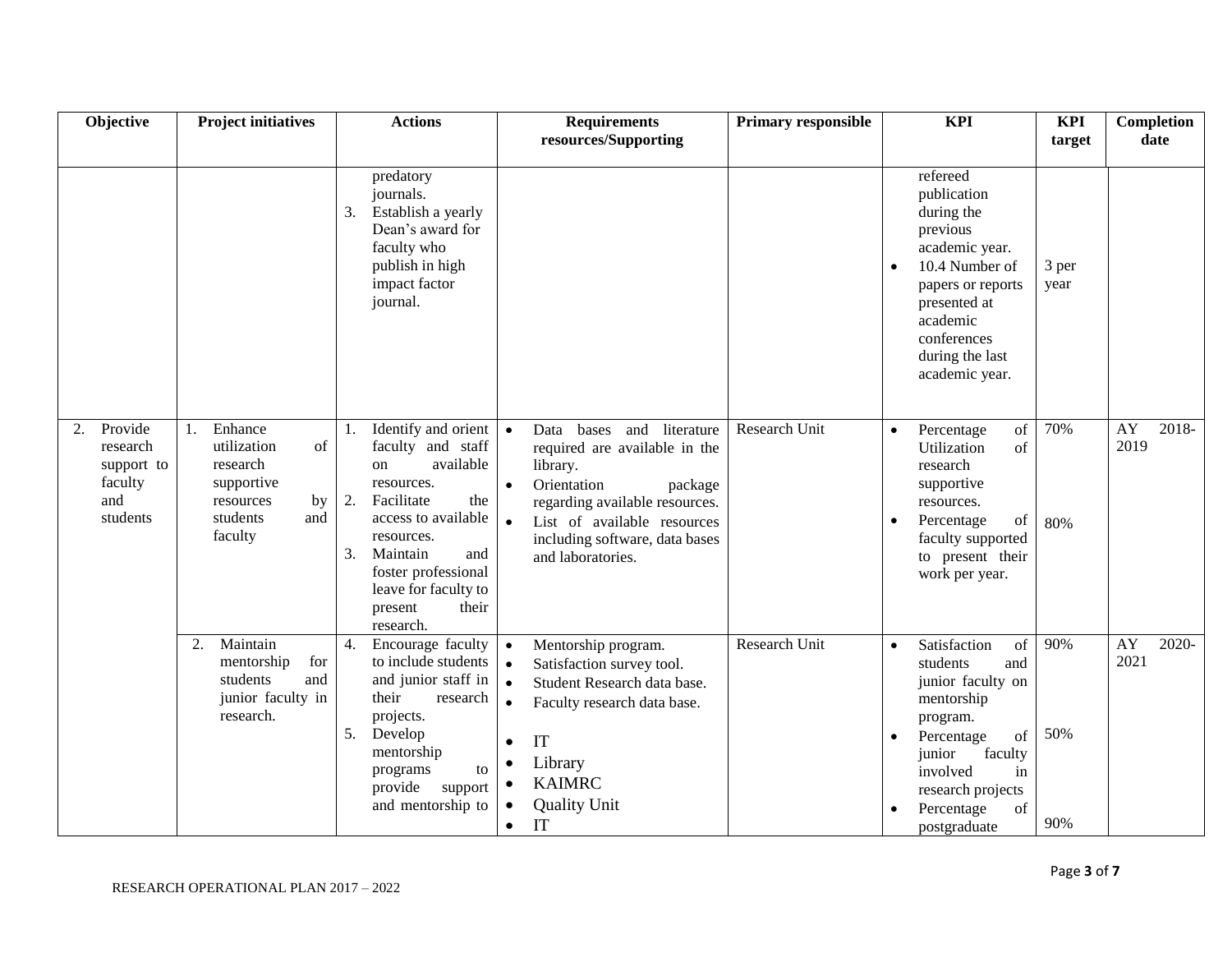| Objective | <b>Project initiatives</b>                                                                                                                       | <b>Actions</b>                                                                                                                                                                                                                                                                | <b>Requirements</b><br>resources/Supporting                                                                                                                                | <b>Primary responsible</b> | <b>KPI</b>                                                                                                                                                                                | <b>KPI</b><br>target   | Completion<br>date  |
|-----------|--------------------------------------------------------------------------------------------------------------------------------------------------|-------------------------------------------------------------------------------------------------------------------------------------------------------------------------------------------------------------------------------------------------------------------------------|----------------------------------------------------------------------------------------------------------------------------------------------------------------------------|----------------------------|-------------------------------------------------------------------------------------------------------------------------------------------------------------------------------------------|------------------------|---------------------|
|           |                                                                                                                                                  | graduate students<br>and junior faculty.<br>Develop<br>$\rm{a}$<br>6.<br>satisfaction survey<br>for students and<br>junior faculty to<br>their<br>evaluate<br>satisfaction in the<br>mentorship<br>program.                                                                   | Senior faculty<br>$\bullet$                                                                                                                                                |                            | students<br>participated<br>in<br>joint<br>research<br>projects.<br>Number<br>of<br>$\bullet$<br>researches<br>published<br>by<br>undergraduate<br>students.                              | $1-2$ per<br>year      |                     |
|           | 3.<br>Promote<br>opportunities<br>to<br>identify<br>and<br>funding<br>secure<br>for<br>resources<br>faculty<br>and<br>students.                  | funding<br>Identify<br>1.<br>sources.<br>2.<br>Disseminate<br>information<br>regarding sources<br>of funds to faculty.<br>Facilitate training<br>3.<br>on how to write a<br>proposal to access<br>funding.                                                                    | List of funding sources.<br>$\bullet$<br>The training needs for access<br>of funding.<br><b>KAIMRC</b><br>$\bullet$<br>Other funding agencies.<br>$\bullet$                | Research Unit              | 10.5<br>Research<br>$\bullet$<br>from<br>income<br>internal<br>and<br>external sources<br>in the past year as<br>a proportion on<br>the number of<br>full time teaching<br>staff members. | ---------              | 2019-<br>AY<br>2020 |
|           | Continue<br>4.<br>and<br>expand student's<br>orientation<br>about<br>program<br>research<br>opportunities and<br>research funding<br>and grants. | Disseminate<br>1.<br>information<br>regarding sources<br>of funds to faculty<br>and<br>students<br>during orientation.<br>Facilitate training<br>2.<br>on how to write a<br>proposal to access<br>funding.<br>the<br>3.<br>Evaluate<br>of<br>effectiveness<br>the orientation | List of funding sources.<br>$\bullet$<br>Training sessions on research<br>$\bullet$<br>fund raising.<br><b>KAIMRC</b><br>$\bullet$<br>Other funding agencies.<br>$\bullet$ | Research Unit              | Number<br>of<br>$\bullet$<br>students attended<br>orientation<br>the<br>program.<br>Number<br>of<br>$\bullet$<br>who<br>faculty<br>the<br>attend<br>orientation<br>program.               | 90%<br>90%             | AY<br>2019-<br>2020 |
|           | 5. Motivate<br>undergraduate                                                                                                                     | Orient<br>students<br>1.<br>about funding for<br>publication<br>and                                                                                                                                                                                                           | Orientation<br>program<br>for<br>$\bullet$<br>students on funding<br>for                                                                                                   | Research Unit              | Number<br>$\bullet$<br>researches<br>published<br>by                                                                                                                                      | $1 - 2$<br>per<br>year | 2021                |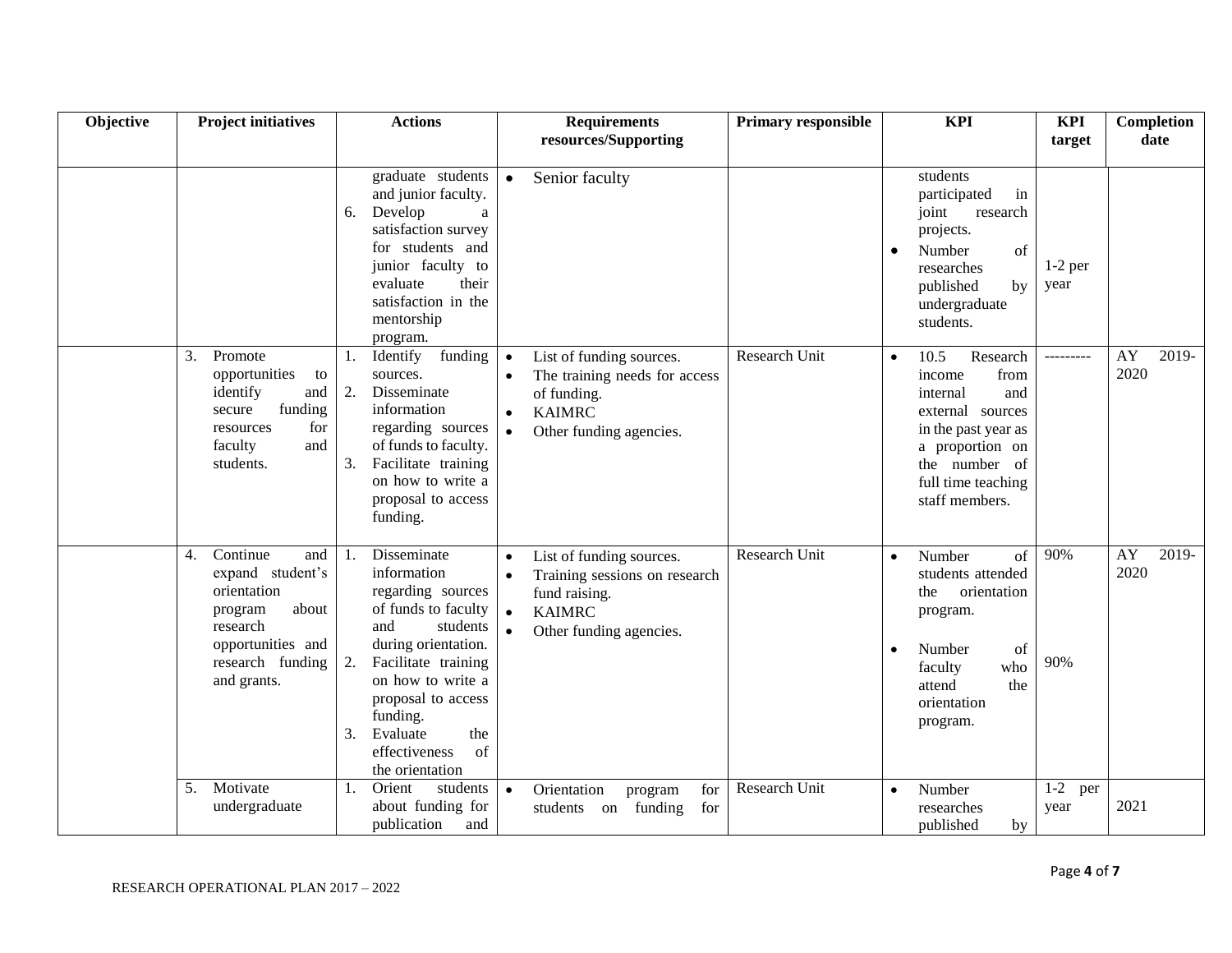| Objective                                                                 | <b>Project initiatives</b>                                                                    | <b>Actions</b>                                                                                                                                                                                                                                                                                        | <b>Requirements</b>                                                                                                                                                                                                                                                                                                                                                                                         | <b>Primary responsible</b> | <b>KPI</b>                                                                      | <b>KPI</b>        | Completion             |
|---------------------------------------------------------------------------|-----------------------------------------------------------------------------------------------|-------------------------------------------------------------------------------------------------------------------------------------------------------------------------------------------------------------------------------------------------------------------------------------------------------|-------------------------------------------------------------------------------------------------------------------------------------------------------------------------------------------------------------------------------------------------------------------------------------------------------------------------------------------------------------------------------------------------------------|----------------------------|---------------------------------------------------------------------------------|-------------------|------------------------|
|                                                                           |                                                                                               |                                                                                                                                                                                                                                                                                                       | resources/Supporting                                                                                                                                                                                                                                                                                                                                                                                        |                            |                                                                                 | target            | date                   |
|                                                                           | students<br>to<br>publish their work                                                          | conference<br>presentations.<br>Establish criteria<br>2.<br>Deans'<br>for the<br>Award<br>for<br>undergraduate<br>student<br>publications.                                                                                                                                                            | publications and conference<br>presentation.<br>Student Research Data Base.<br>$\bullet$<br>IT<br>$\bullet$<br><b>KAIMRC</b><br>$\bullet$                                                                                                                                                                                                                                                                   |                            | undergraduate<br>students.                                                      |                   |                        |
| Create<br>3.<br>opportunit<br>for<br>ies<br>collaborati<br>ve<br>research | Engage faculty in<br>1.<br>community<br>directed research<br>project.                         | Provide<br>1.<br>an<br>orientation<br>on<br>community based<br>research.<br>2.<br>Formulate<br>research<br>groups<br>that will undertake<br>community<br>research projects.<br>Orientation about<br>3.<br>funding related to<br>community<br>projects.                                                | Orientation<br>program<br>on<br>$\bullet$<br>community based research.<br>Guidelines for formulation<br>$\bullet$<br>functioning<br>of<br>and<br>community based research<br>groups.<br>$\bullet$<br>Orientation program related<br>to funding for community<br>projects.<br>$\bullet$<br>Community Service Unit.<br>Public Health College-<br>KSAU.<br>IT<br>$\bullet$                                     | Research Unit              | Number of research<br>projects directed to<br>community.                        | $1-2$ per<br>year | AY<br>2019-<br>2020    |
|                                                                           | Support and foster<br>2.<br>collaborative<br>research among<br>the three nursing<br>campuses. | Identify common<br>1.<br>areas of research<br>interests<br>for<br>collaborative<br>research<br>among<br>three<br>the<br>campuses.<br>Disseminate<br>2.<br>information<br>regarding areas of<br>interests to faculty<br>among the three<br>Campuses.<br>Facilitate<br>data<br>3.<br>collection between | List of common areas of<br>$\bullet$<br>research interest.<br>Orientation<br>$\bullet$<br>program<br>regarding the common areas<br>of interest among the three<br>campuses.<br>List of key persons to<br>$\bullet$<br>facilitate<br>data collection<br>amongst the three Campuses.<br>written<br>$\mathbf{A}$<br>plan<br>for<br>organization of international<br>conferences between the three<br>campuses. | <b>Research Committee</b>  | Number<br>of<br>collaborative research<br>projects among the<br>three campuses. | $1-2$ per<br>year | AY<br>$2021 -$<br>2022 |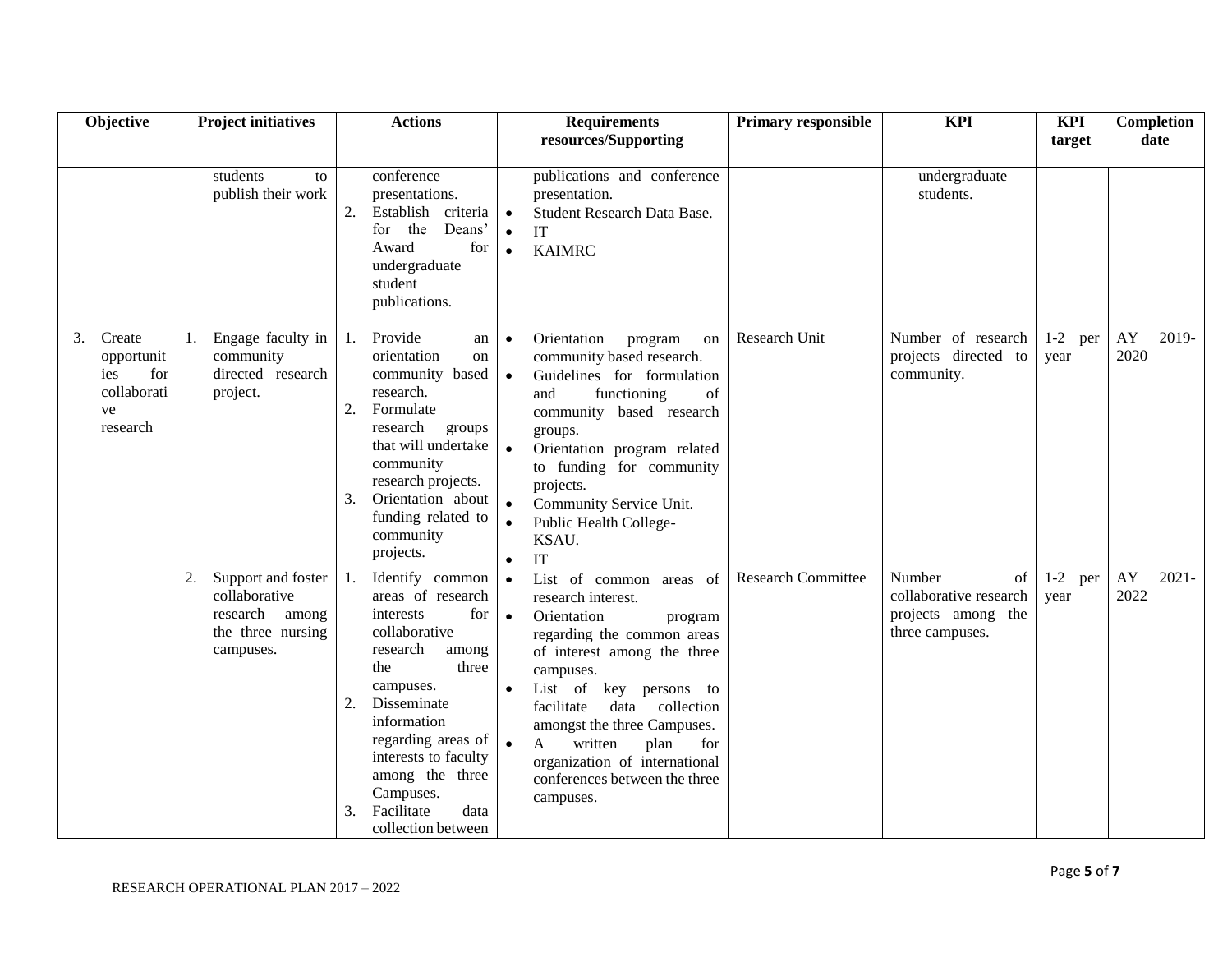| Objective | <b>Project initiatives</b>                                                                | <b>Actions</b>                                                                                                                                                                                                                                                                                                  | <b>Requirements</b><br>resources/Supporting                                                                                                                                                                                         | <b>Primary responsible</b>    | <b>KPI</b>                                                                        | <b>KPI</b><br>target | Completion<br>date     |
|-----------|-------------------------------------------------------------------------------------------|-----------------------------------------------------------------------------------------------------------------------------------------------------------------------------------------------------------------------------------------------------------------------------------------------------------------|-------------------------------------------------------------------------------------------------------------------------------------------------------------------------------------------------------------------------------------|-------------------------------|-----------------------------------------------------------------------------------|----------------------|------------------------|
|           |                                                                                           | the<br>three<br>Campuses<br>Continue<br>4.<br>collaborative work<br>through<br>by<br>organization<br>the<br>three<br>for<br>Campuses<br>international<br>conferences.<br>Develop<br>5.<br>${\rm an}$<br>with<br>agreement<br>other institutions<br>to collaborate both<br>nationally<br>and<br>internationally. | Memorandum<br>of<br>$\bullet$<br>with<br>understanding<br>other<br>national and international<br>institutions.<br>Faculty research data base.<br>$\bullet$<br>Faculty within the three<br>$\bullet$<br>colleges.<br>IT<br>$\bullet$ |                               |                                                                                   |                      |                        |
|           | 3.<br>Support<br>joint<br>authorship<br>faculty<br>between<br>and<br>external<br>authors. | 1.<br>Identify common<br>areas of research<br>interests for<br>collaborative<br>research with<br>external author's<br>Facilitate the<br>2.<br>process of<br>publication<br>between external<br>authors.<br>Develop an<br>3.<br>agreement for<br>joint publications<br>with external<br>authors.                 | List of common research<br>$\bullet$<br>interests between faculty and<br>external authors.<br>for<br>joint<br>Agreement<br>$\bullet$<br>publications with external<br>authors.<br>IT<br>$\bullet$<br>Faculty<br>$\bullet$           | Research Unit<br>Deans Office | Number of refereed<br>publication<br>$CO-$<br>authored by external<br>researcher. | per<br>year          | AY<br>$2021 -$<br>2022 |